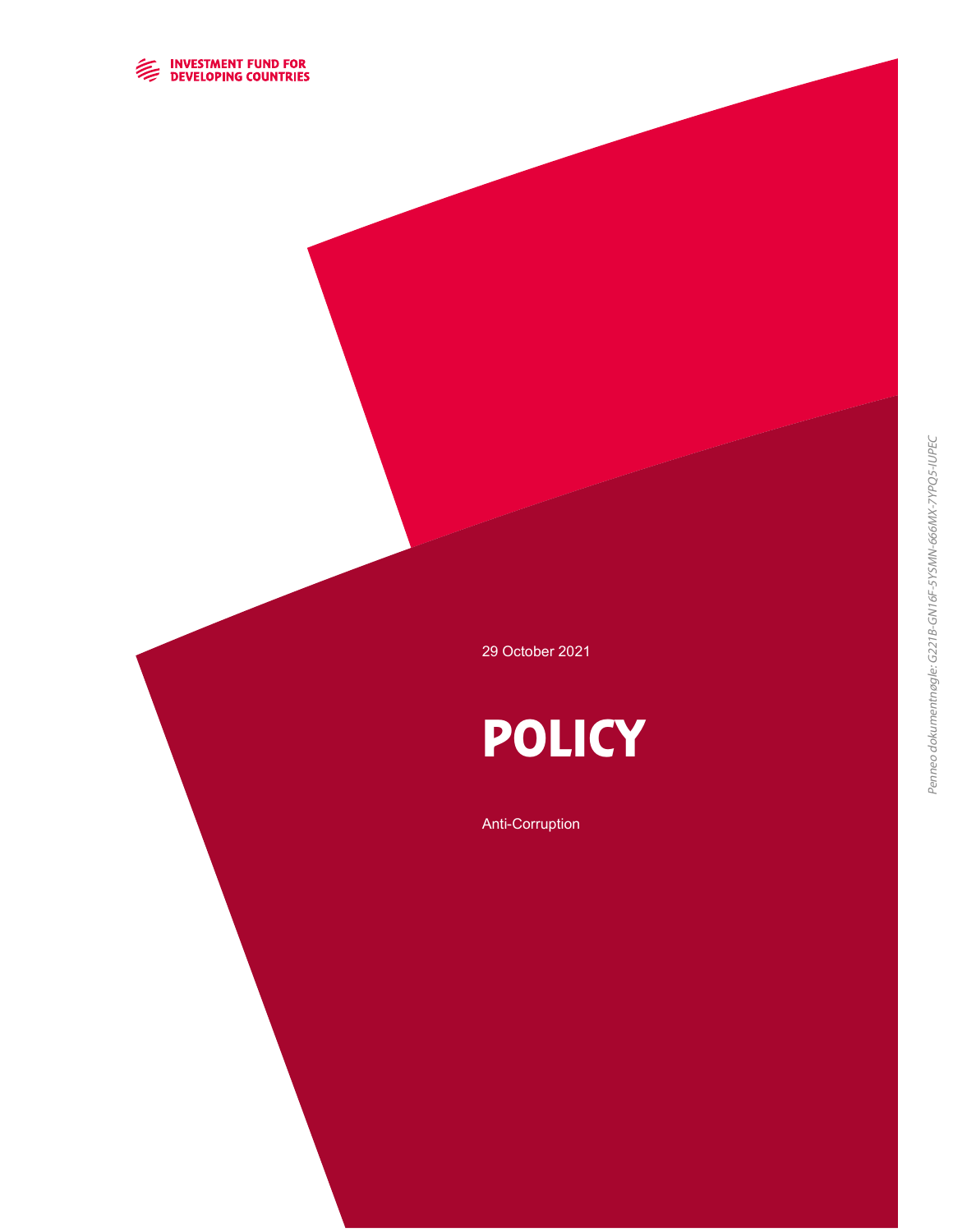

### 1. Scope and introduction

IFU, the Danish state-owned Development Finance Institution (DFI), provides equity, loans and guarantees on commercial terms to private sector investments in developing countries and emerging markets. IFU's objective is to promote investments which support sustainable development in developing countries in its three dimensions – economic, social and environmental - in a balanced and integrated manner and contribute to the realisation of the UN Sustainable Development Goals (SDGs).

This Ani-Corruption Policy is part of the IFU sustainability policy framework that guides IFU's efforts towards supporting global sustainable development. IFU's Sustainability Policy is the main policy document, whereas the underlying thematic policies elaborate on IFU's commitment in relation to major global sustainability issues. This Anti-Corruption Policy further explains how IFU approaches anti-corruption issues and implement responsible business conduct measures.

IFU recognises that corruption is one of the greatest barriers to sustainable development with a disproportionate impact on developing countries, and that combating corruption is a key element in poverty alleviation.

IFU defines corruption as the abuse of entrusted power for private gain. Corruption covers bribery of public officials, private-to-private transactions and other aspects of corruption such as fraud and money laundering of the proceeds of corruption. Facilitation payment made to a government official to secure or expedite the performance of a routine action or service is also considered a form of bribery.

#### 2. Commitments

IFU is committed to maintaining a zero-tolerance policy regarding corruption, including bribery, fraud and facilitation payment. The central instruments are the UN Convention against Corruption and the OECD Convention on Combating Bribery of Foreign Public Officials in International Business Transactions, and both are incorporated in Danish law, which IFU is subject to.

IFU participates in the Danish Ministry of Justice's working group on the implementation of the OECD Convention into Danish law.

IFU ensures that investment companies take a clear stand against corruption, and responds immediately to any allegations of corruption, implementing corrective and preventive measures.

Furthermore, IFU is guided by the UN Global Compact's Principle 10: "Businesses should work against corruption in all its forms, including extortion and bribery" and is a member of Transparency International Denmark.

#### 3. Implementation

#### IFU requirements to project companies

In addition to complying with legislation in the country in which it operates, the project company must take a clear, written stand against corruption. The commitment to fighting corruption must be communicated to the entire organisation and any agents, intermediaries and consultants acting on behalf of the company as well as to major suppliers, contractors and other business partners.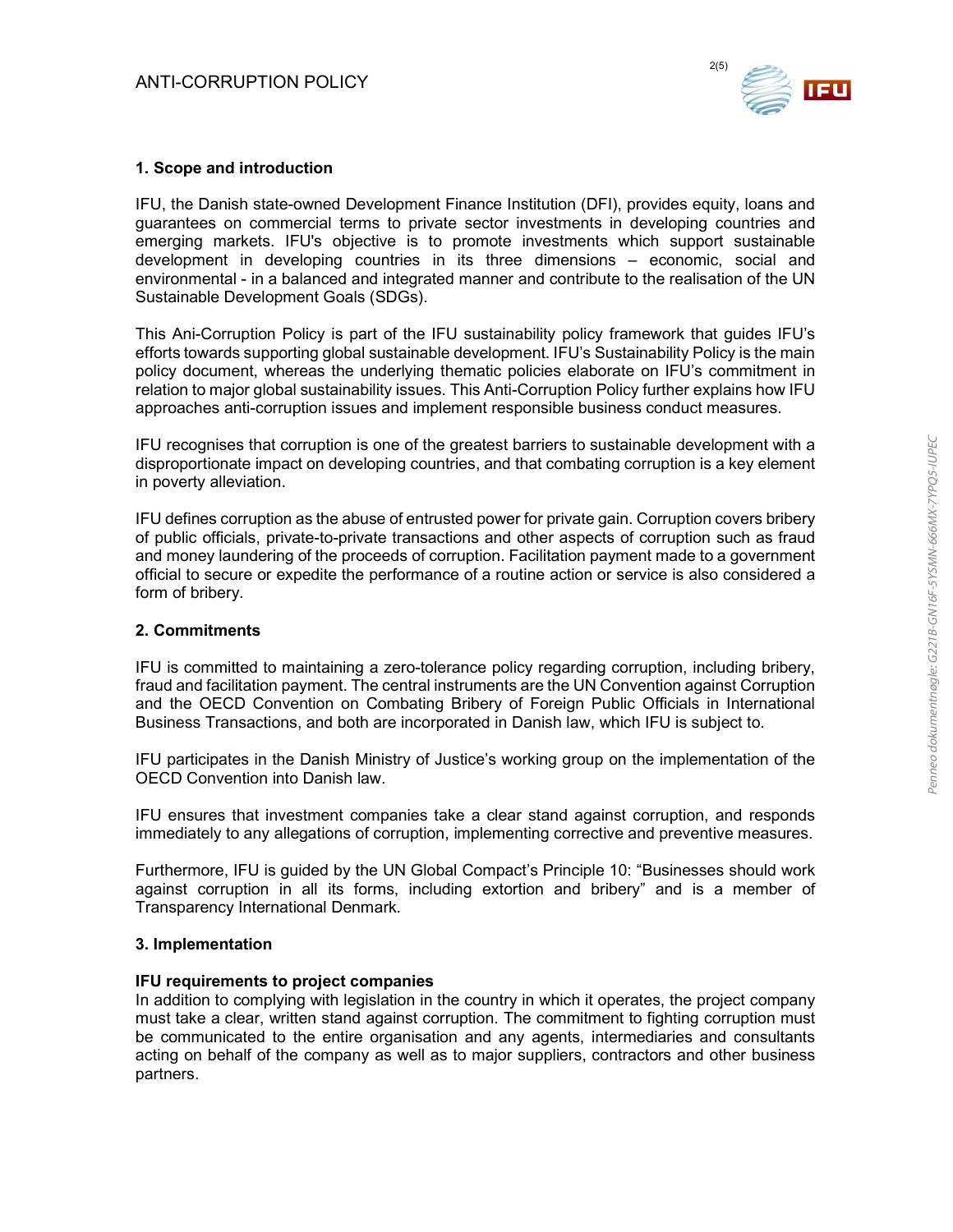

The project company must identify and assess the risk of becoming involved in corruption in all parts of company operations and in relation to both the public and the private sector and initiate the necessary preventive measures to counter the identified risks.

The project company must create and maintain an organisational culture that does not tolerate corruption and train all relevant employees to avoid and deal with corruption, including facilitation payment. Employees should be introduced to good business practices such as always sending two or more people to critical meetings to discourage bribery. Employees must also be introduced to dilemmas and how to handle them.

The project company must prepare employees in advance to avoid facilitation payment and instruct them how to handle the payment, only if it cannot be avoided, e.g. by requesting a receipt and reporting it to management. Project companies must also establish a procedure for recording facilitation payments.

#### IFU's response to corruption

IFU's approach is cooperation in good faith with our partners in determining whether a violation has occurred, and which actions should be taken. In case of non-compliance with IFU's anticorruption policy, IFU will require an investigation of the project company and recommend measures for continuous operations within the law.

If IFU receives sufficient information about bribery involving one of IFU's portfolio companies or a business partner of IFU and the alleged bribery is connected to IFU's investment, we will immediately pass on this information to local or Danish law enforcement authorities. We will inform our project partner(s) before passing on any information.

IFU keeps an internal anti-corruption warning list of companies and partners where IFU deems that a risk of corruption exists.

IFU has established a whistleblower-scheme, maintained by an external law firm, which enables employees and other stakeholders to anonymously raise a concern of corruption or submit other complaints related to any of IFU's investments. Such reported concerns or complaints are processed by IFU's Grievances and Complaints Committee.

As a last resort, IFU is entitled to demand repayment of a loan or to sell our shares on the terms set out in its standard legal agreements.

It has on 30 April 2019 been agreed with the Ministry of Foreign Affairs that IFU has a duty to inform Rigsrevisionen (with a copy to the Ministry) in case of suspicion of irregularities, including corruption and bribery, in investments that do not concern grants from the Ministry.

#### 4. Approval and feedback

This policy was approved by IFU in February 2015. Minor corrections were made for communication purposes in May 2019 and October 2021.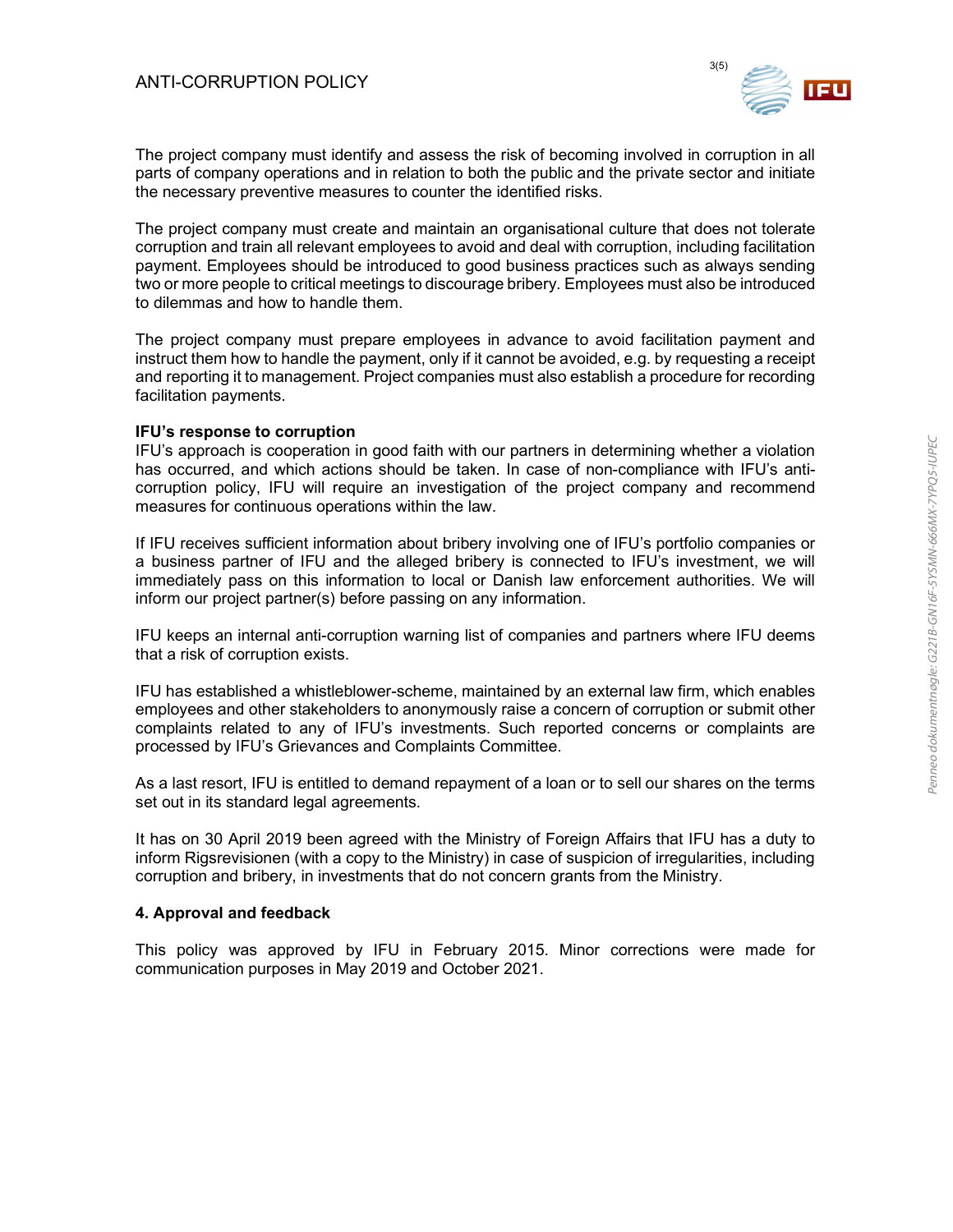Approved by Board of Directors on

Michael Rasmussen, Chairman Anette Eberhard

Thomas Bustrup **Hanna Line Jaboksen** 

Jarl Krausing **Irene Quist Mortensen** 

Nanna Hvidt **Nanna Hvidt** Emilie Agner Damm



\_\_\_\_\_\_\_\_\_\_\_\_\_\_\_\_\_\_\_ \_\_\_\_\_\_\_\_\_\_\_\_\_\_\_\_\_\_\_

\_\_\_\_\_\_\_\_\_\_\_\_\_\_\_\_\_\_\_ \_\_\_\_\_\_\_\_\_\_\_\_\_\_\_\_\_\_\_

\_\_\_\_\_\_\_\_\_\_\_\_\_\_\_\_\_\_\_ \_\_\_\_\_\_\_\_\_\_\_\_\_\_\_\_\_\_\_

\_\_\_\_\_\_\_\_\_\_\_\_\_\_\_\_\_\_\_ \_\_\_\_\_\_\_\_\_\_\_\_\_\_\_\_\_\_\_

ANTI-CORRUPTION POLICY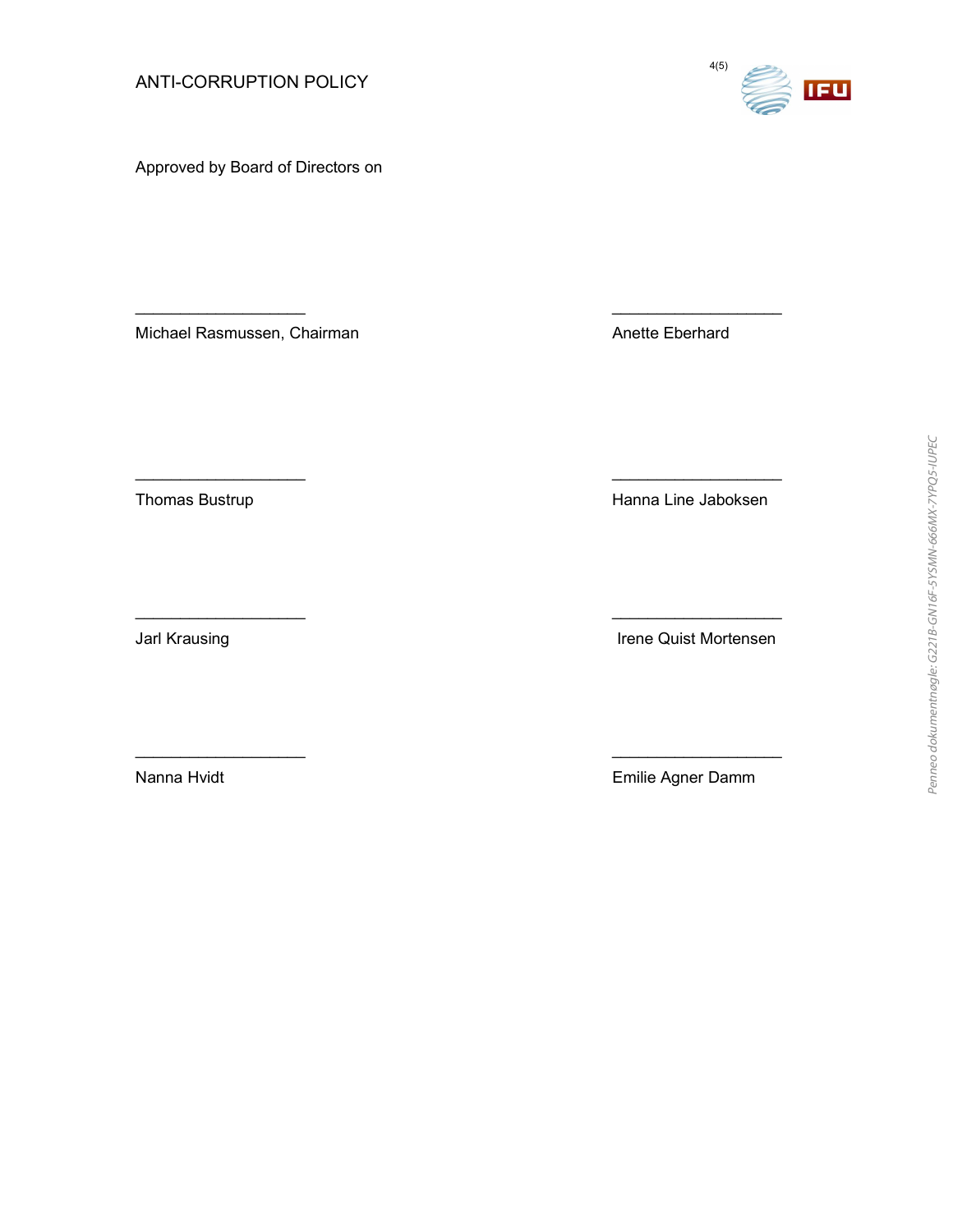Date: 29 October 2021 Owner: SUST Approved by: Board of Directors

ANTI-CORRUPTION POLICY